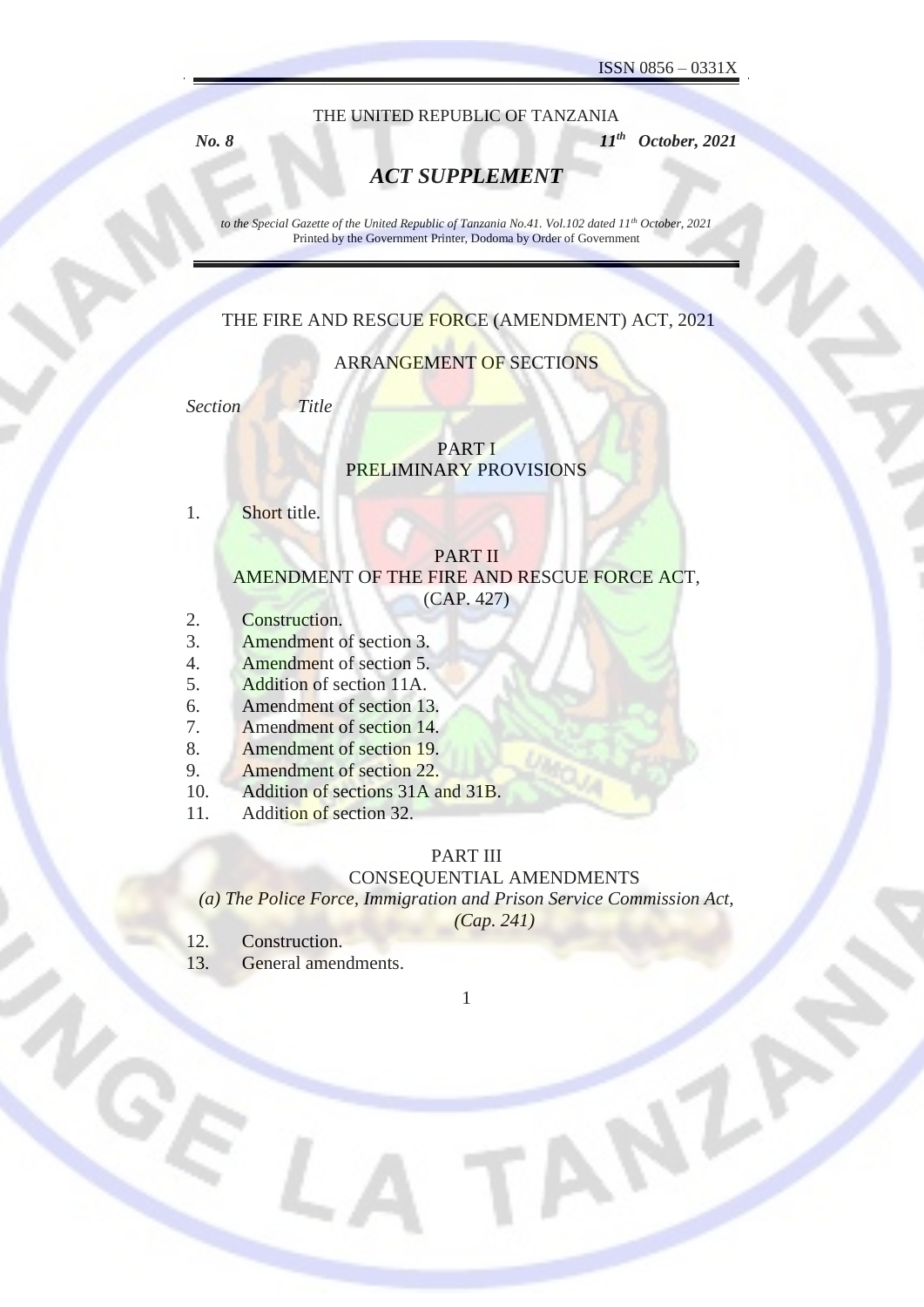- 14. Amendment of section 2.<br>15. Amendment of section 4.
	- Amendment of section 4.

## *(b) The Employment and Labour Relations Act, (Cap. 366)*

- 16. Construction.
- 17. Amendment of section 2.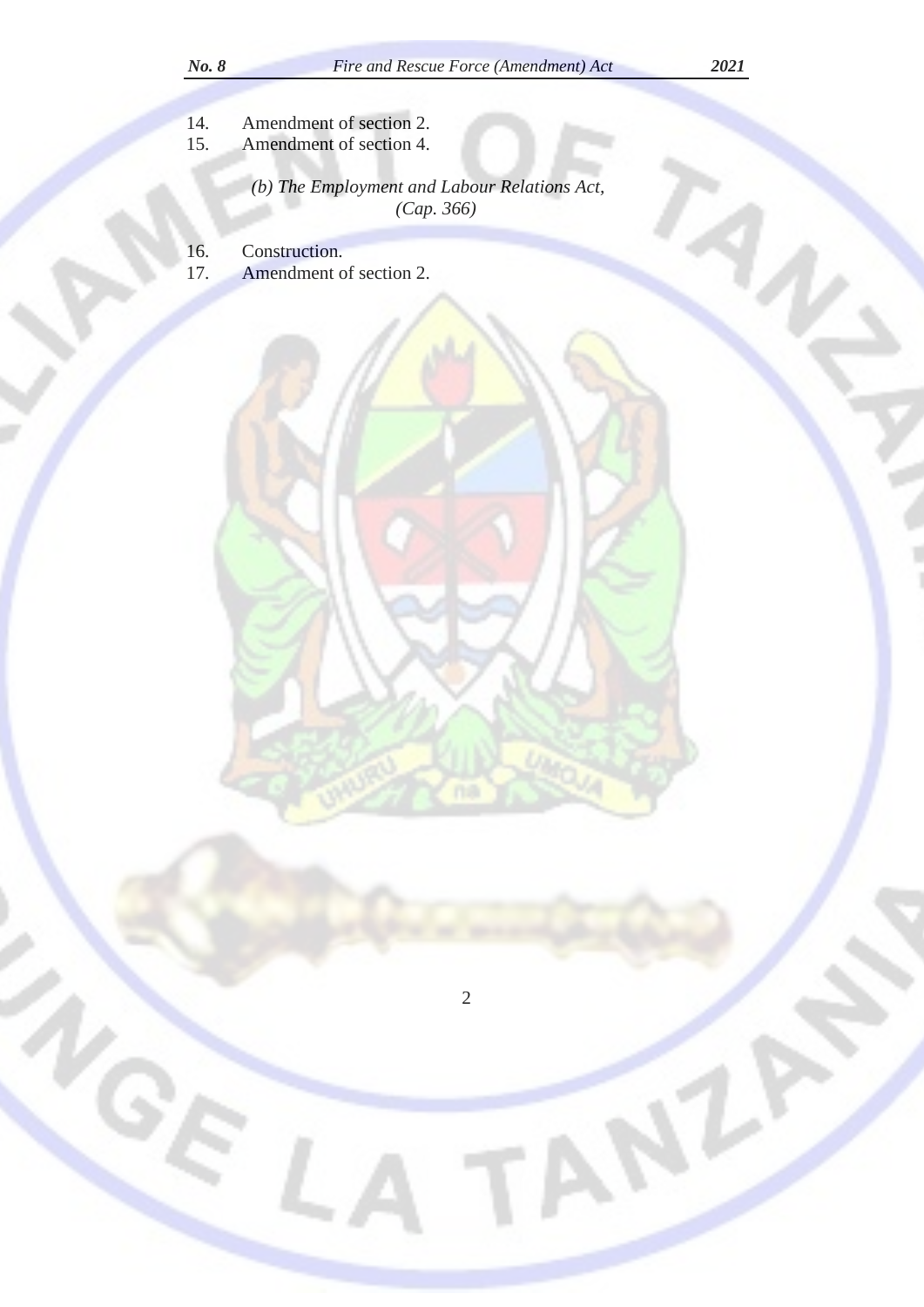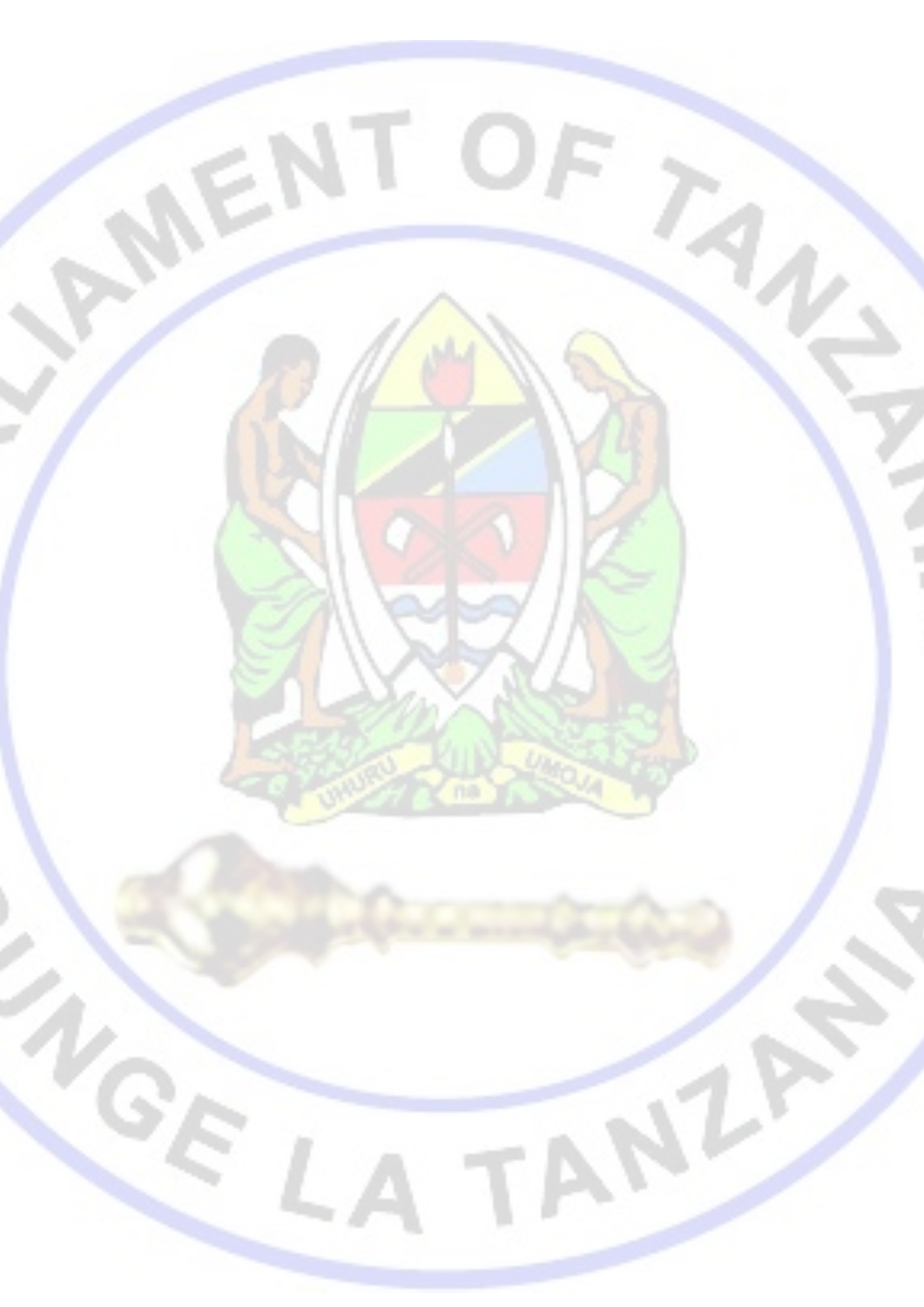### THE UNITED REPUBLIC OF TANZANIA



NO.8 OF 2021

I ASSENT

SAMIA SULUHU HASSAN *President*

 $[28<sup>th</sup> September, 2021]$ 

**An Act to amend the Fire and Rescue Force Act and to provide for other related matters.**

**ENACTED** by the Parliament of the United Republic of Tanzania.

### PART I PRELIMINARY PROVISIONS

Short title **1**. This Act may be cited as the Fire and Rescue Force (Amendment) Act, 2021.

### PART II

### AMENDMENT OF THE FIRE AND RESCUE FORCE ACT, (CAP. 427)

**Construction** Cap. 427

**2.** This Part shall be read as one with the Fire and Rescue Force Act, hereinafter referred to as the "principal Act".

Amendment of section 3 **3.** The principal Act is amended by inserting in its appropriate alphabetical order the following definitions:

Cap. 241

 $\nu_{\epsilon}$ 

""Commission" means the Commission established under section 4 of the Police Force, Tanzania Immigration Services Department and Prisons Service Commission Act;

 $\Delta$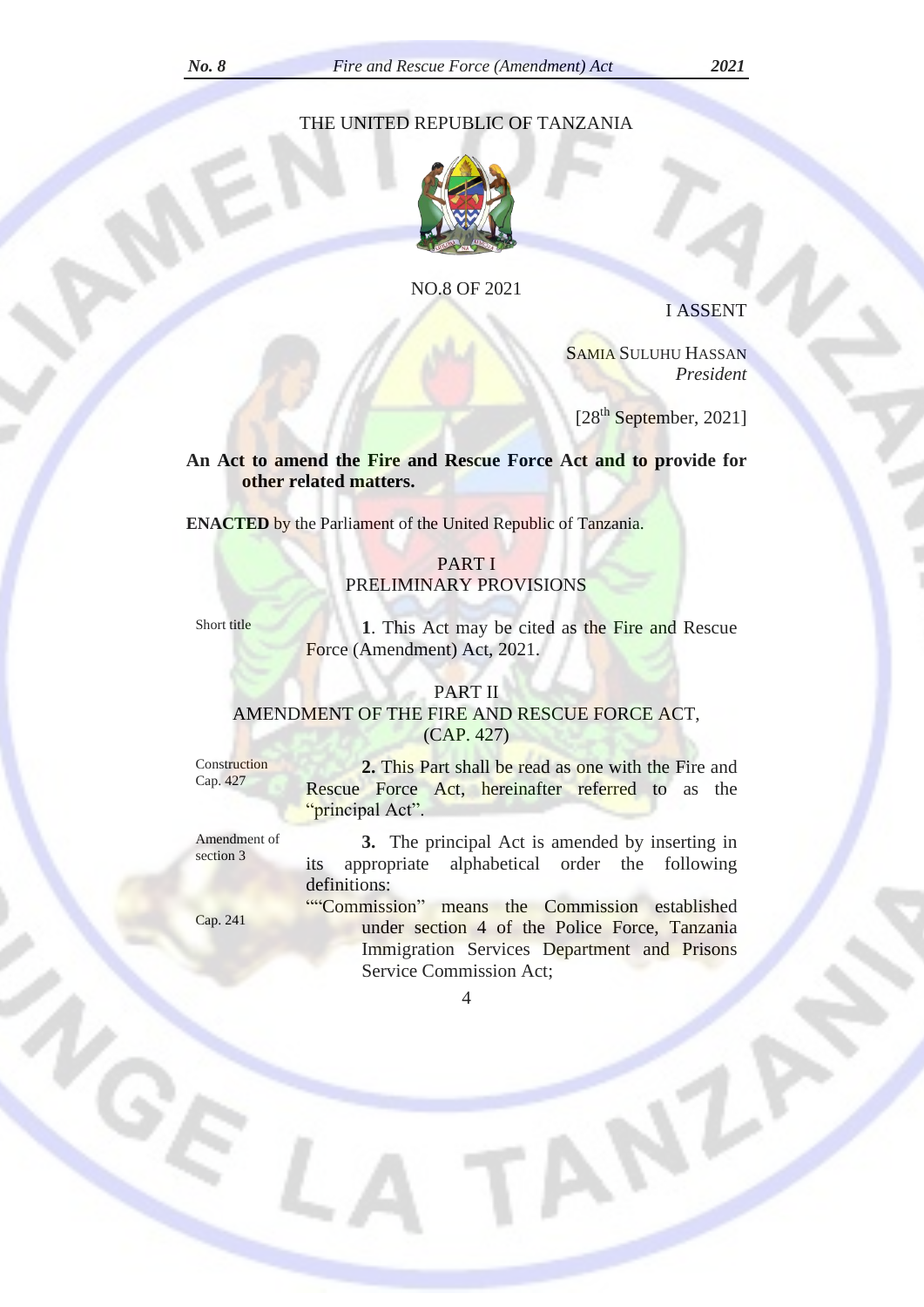"voluntary firefighter" means any person who is ordered by the Minister pursuant to section 12 to fight fire and perform search and rescue service in accordance with the provisions of this Act;".

Amendment of section 5

**4.** The principal Act is amended in section 5(2) by deleting paragraph (f) and substituting for it the following:

> "(f) keep and maintain a database regarding fire and rescue service information;".

Addition of section 11A

Amendment of section 13

**5.** The principal Act is amended by adding immediately after section 11 the following: "Entitlement to

**11A.** A fireman shall, when discharging his functions, duties or powers conferred to him under the Act, be entitled to carry and use arms.".

**6.** The principal Act is amended in section 13, by-

(a) deleting subsection (3) and substituting for it the following:

"(3) Any person who-

carry and use arms

- (a) uses a fire hydrant or other water supply or installation referred to in subsection  $(1)$ , for any purpose other than that authorised by the Force; or
- (b) covers up, encloses, tampers or conceals a fire hydrant or other water supply or installation,

commits an offence and shall be liable on summary conviction to a fine of not less than five hundred thousand shillings but not exceeding one million shillings or to imprisonment for a term not exceeding one year or to both.";

(b) adding immediately after subsection (4) the following:

"(5) Where a person convicted of an offence under this section is a subsequent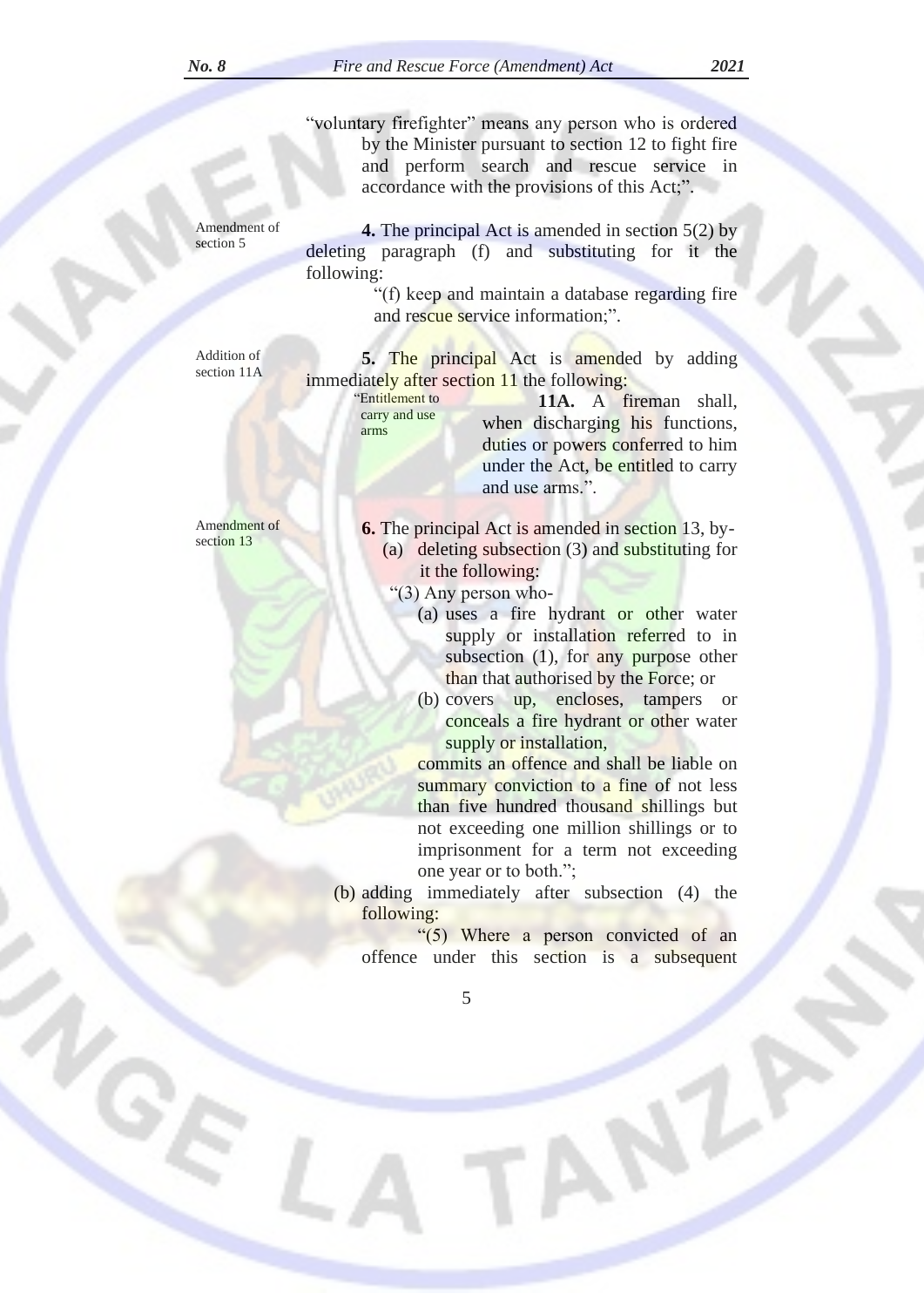offender for a similar offence, such person shall be liable on summary conviction-

- (a) in the case of an offence under subsection (3), to a fine of not less than one million shillings but not exceeding five million shillings or to imprisonment for a term of not less than one year but not exceeding three years; and
- $(b)$  in the case of an offence under subsection  $(4)$ , to a fine of not less than three hundred thousand shillings but not exceeding one million shillings or to imprisonment for a term of not less than three months but not exceeding one year."; and
- (c) renumbering subsection  $(5)$  as subsection  $(6)$ .

**7.** The principal Act is amended in section 14 by deleting subsection (3) and substituting for it the following:

> "(3) The assistant commissioners and other officers of the rank of, or above assistant inspector of the Force shall be appointed by the Commission.

> (4) The officers of the Force of the rank below assistant inspector shall be appointed by the Commissioner-General.".

> **8.** The principal Act is amended in section 19, by-

- (a) deleting the word "Regulations" appearing in the marginal note and substituting for it the word "Orders":
- (b) deleting subsection (1);

6

- (c) designating the content of subsection (2) as section 19; and
- (d) deleting the content of section 19 as designated and substituting for it the following:

"The Commissioner-General may,

Amendment of section 14

Amendment of section 19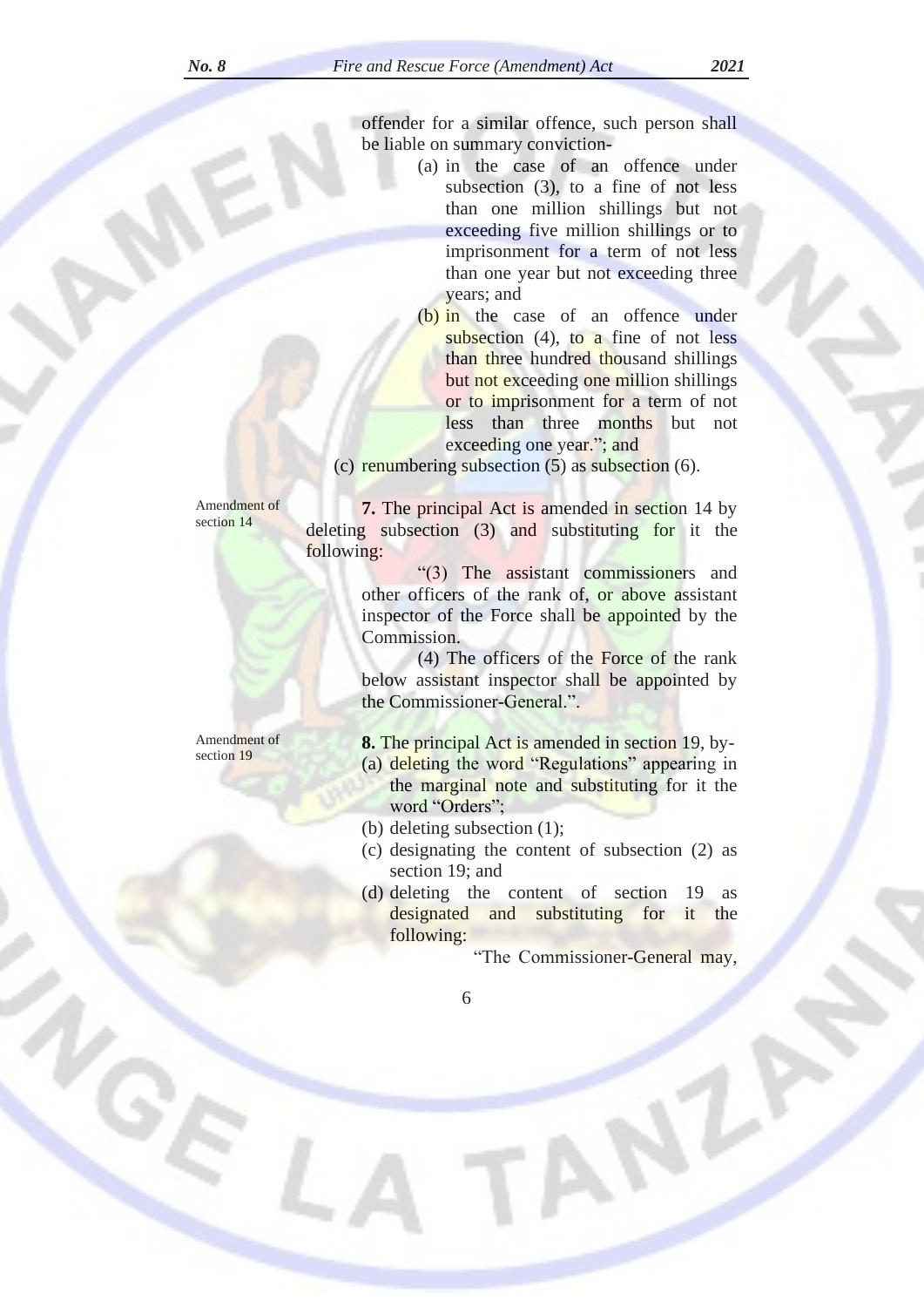Amendment of section 22

Addition of sections 31A and 31B

subject to this Act and directions of the Minister, make orders for the general governance of the Force in relation to-".

- **9.** The principal Act is amended in section 22-
- (a) in the opening phrase of subsection (1), by deleting the words "more than twelve meters" and substituting for them the words "twelve meters and above,";
- (b) in subsection (1), by deleting the word "or" appearing at the end of paragraph (b);
- (c) by adding immediately after paragraph (b) as amended the following:

"(c) automatic fire sprinklers; or";

- (d) by renaming paragraph (c) as paragraph (d);
- (e) by deleting subsection (2) and substituting for it the following:

"(2) The owner or operator of any building shall provide a building plan to the Force for inspection and fire safety advice prior to issuance of building permit by the relevant authority."; and

(f) by deleting the words "subsections (1) and (2)" appearing in subsection (3) and substituting for them the words "subsection"  $(1)$ ".

10. The principal Act is amended by adding immediately after section 31 the following:

"General penalty

**31A**. A person who commits an offence under this Act for which no specific penalty is provided, shall upon conviction, be liable to a fine of not less than two hundred thousand shillings but not exceeding three hundred thousand shillings or to imprisonment for a term of six months or both.

Compounding of offences

**31B.-(1)** Notwithstanding the provisions of this Act relating to penalties, where a person admits in writing that he has committed an

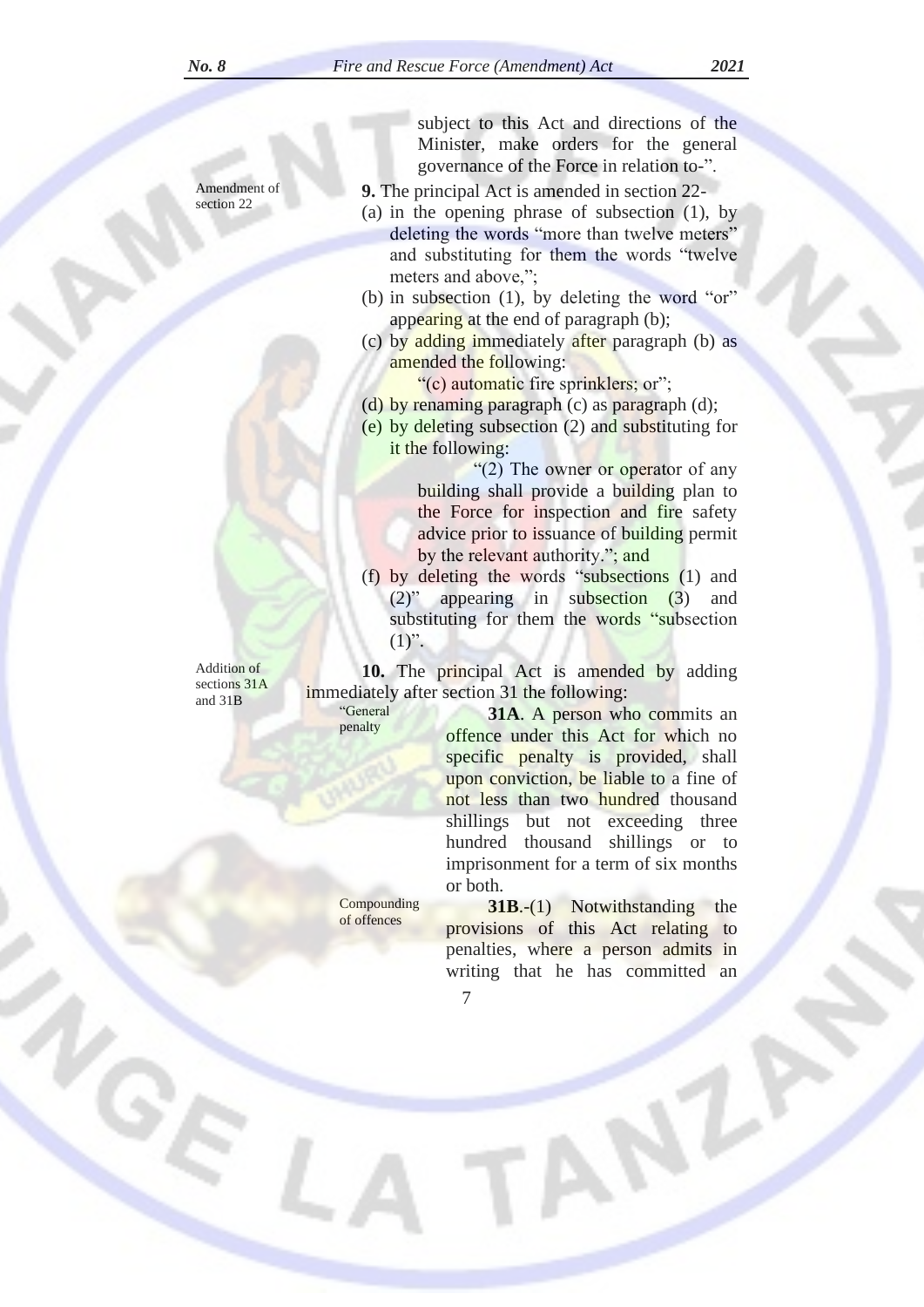offence under this Act, the Commissioner General or any officer of the force authorised by him in writing may, subject to the regulations made under subsection (7), at any time prior to the commencement of the proceedings by a court of competent jurisdiction, compound such offence and order such person to pay a sum of money not exceeding one half of the amount of the fine to which such person would otherwise have been liable to pay if he had been convicted of such offence.

(2) Where a person fails to comply with the compounding order issued under this section within the prescribed period, the Commissioner General or an officer of the Force authorised by him may, in addition to the sum ordered, require the person to pay an interest at the rate prescribed in the regulations.

(3) Where a person fails to comply with subsection (2), the Commissioner General may enforce the compounding order and interest accrued thereof in the same manner as a decree of a court.

(4) The Commissioner General shall submit quarterly report of all compounded offences under this section to the Director of Public Prosecutions.

(5) Any moneys charged under this section shall be paid into the Consolidated Fund through the Government Electronic Payment System.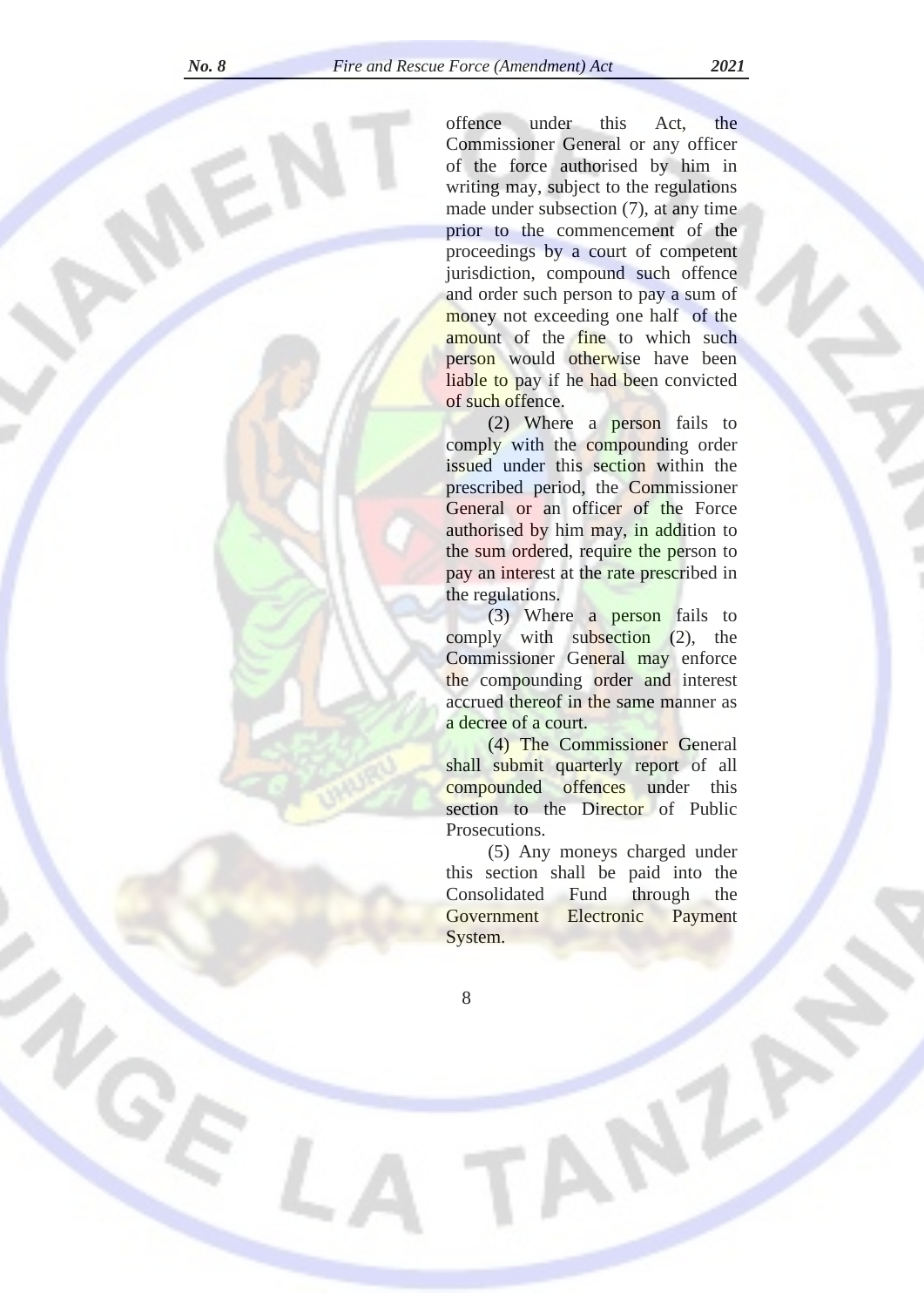(6) Where an offence is compounded in accordance with subsection (1) and proceedings are brought against the offender for the same offence, it shall be a good defence for the offender to prove to the satisfaction of the court that the offence with which the offender is charged has been compounded under subsection (1).

(7) The sum to be charged for every compoundable offence, forms and manner of compounding of offences shall be as prescribed in the regulations made under this Act.".

11. The principal Act is amended in section 32,

- (a) adding immediately after paragraph (g) the following:
	- "(h) registration or deregistration of auxiliary fire units and fire dealers;
	- (i) suspension or cancelation of certificate of registration;
	- (j) operations of auxiliary fire units and fire dealers;
	- (k) procedures for appeal;
	- (l) procedure for submission to the Force the statistics from auxiliary fire units and fire dealers;"; and
- (b) renaming paragraphs (h) and (i) as paragraphs (m) and (n) respectively.

Amendment of section 32 by-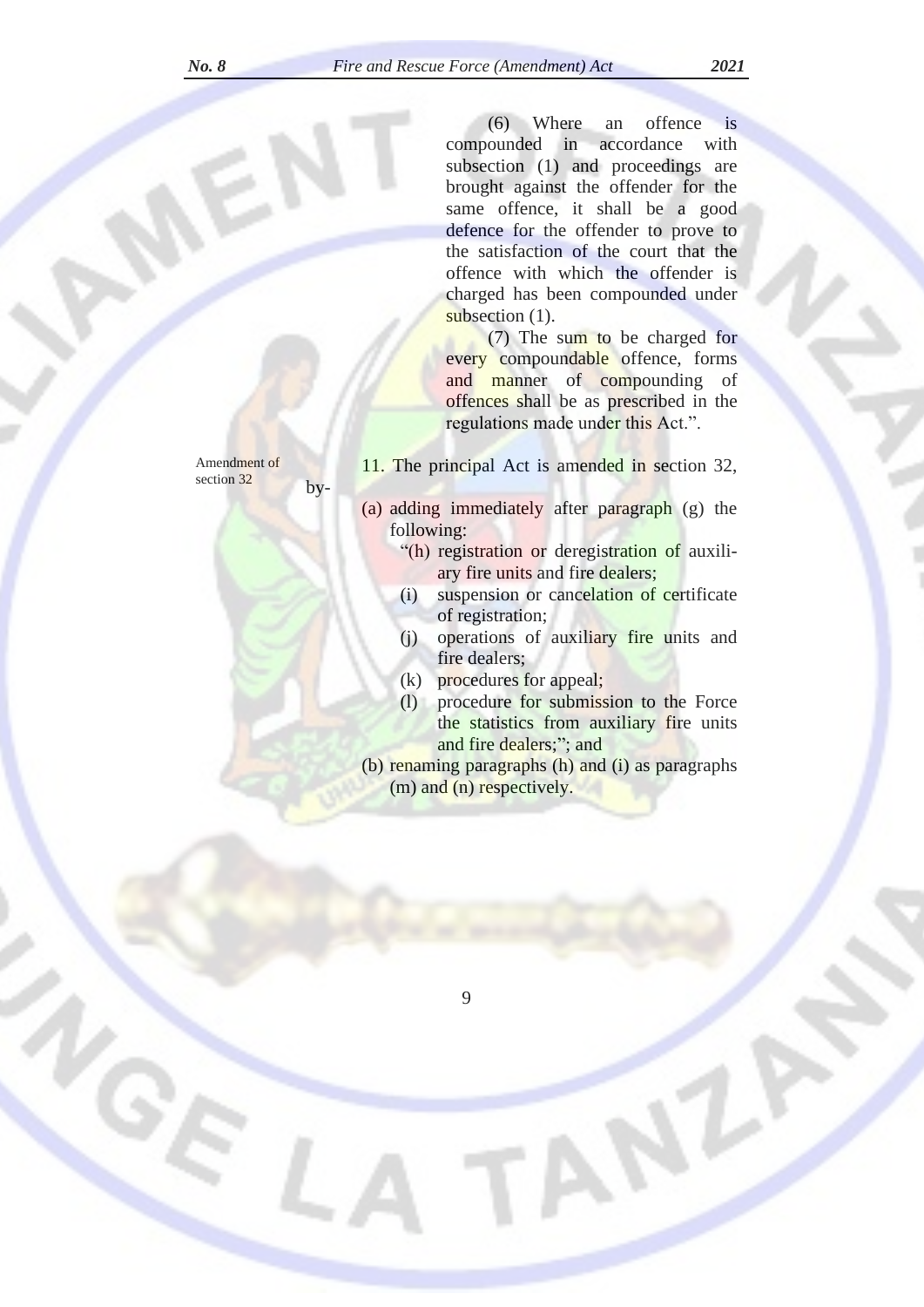## PART III CONSEQUENTIAL AMENDMENTS

*(a) The Police Force, Tanzania Immigration Services Department and Prison Service Commission Act, (Cap. 241)*

**Construction** Cap. 241

**12.** This Part shall be read as one with the Police Force, Tanzania Immigration Services Department and Prison Service Commission Act, hereinafter referred to as the "principal Act".

General amendments 13. The principal Act is amended generally by-

- (a) deleting the words "the Police Force, Immigration and Prison Service" appearing in the long title and substituting for them the words "the Police Force, Prisons Service, Fire and Rescue Force and Immigration";
- (b) deleting the words "the Police Force, Tanzania Immigration Services Department and Prisons Service" wherever they appear in the Act and substituting for them the words "the Police Force, Prisons Service, Fire and Rescue Force and Tanzania Immigration Services Department";
- (c) deleting the words "the police, immigration and prisons officers" wherever they appear in the Act and substituting for them the words "the police, prisons, fire and rescue and immigration officers";
- (d) deleting the words "the police, immigration or prisons officer" wherever they appear in the Act and substituting for them the words "the police, prisons, fire and rescue or immigration officers"; and
- (e) deleting the words "Inspector General of Police, Commissioner-General of Immigration and Principal Commissioner of Prisons" wherever they appear in the Act and substituting for them the words "Inspector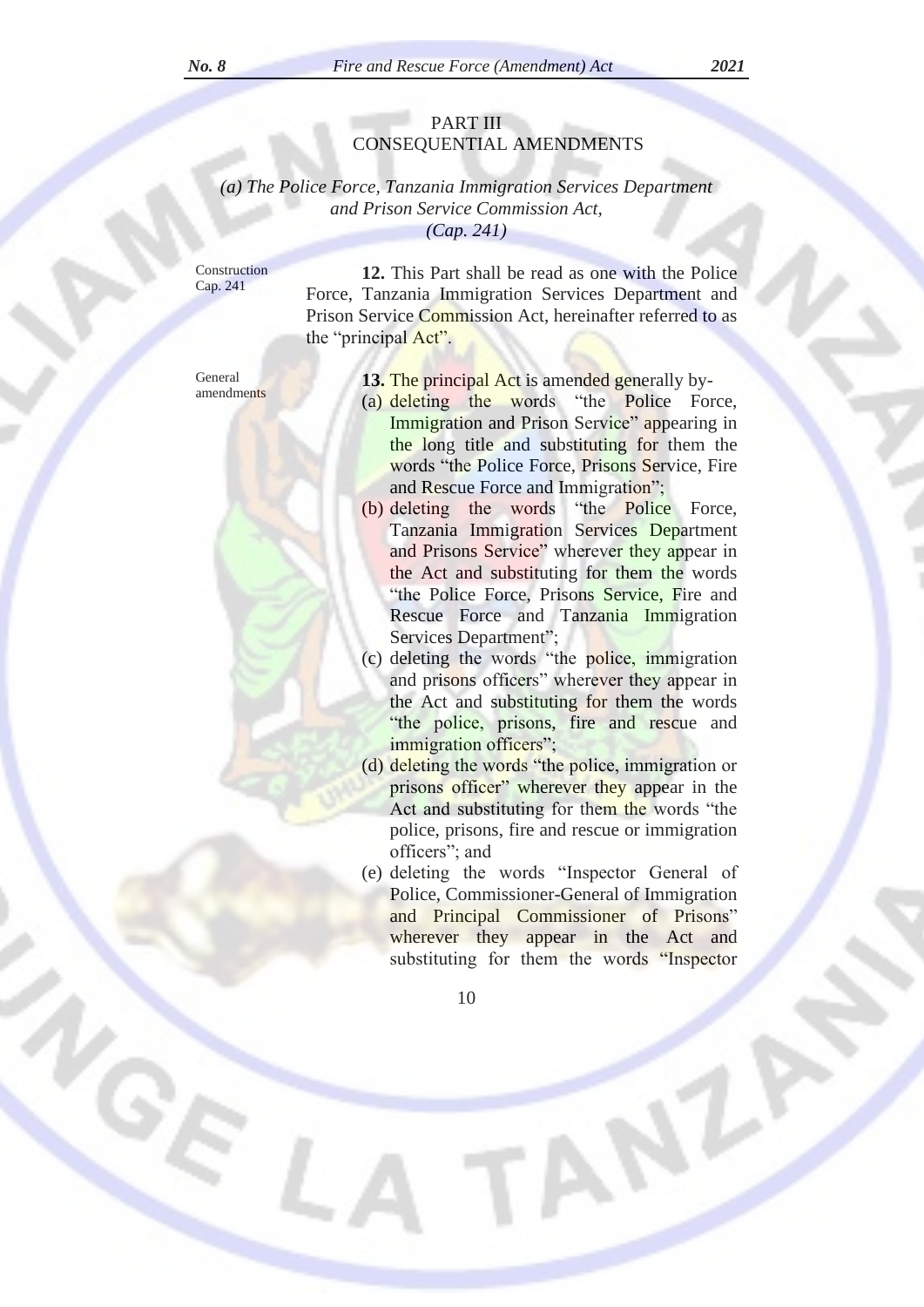General of Police, Principal Commissioner of Prisons, Commissioner-General of Fire and Rescue and Commissioner-General of Immigration".

Amendment of section 2

**14.** The principal Act is amended in section 2 by adding in the appropriate alphabetical order the following definition:

> ""fire and rescue officer" includes a fire officer and a fireman;".

Amendment of section 4 by-

**15.** The principal Act is amended in section 4(2),

(a) inserting immediately after paragraph (e) the following:

> "(f) Commissioner-General of Fire and Rescue Force;":

(b) inserting immediately after paragraph (n) the following:

> "(o) Commissioner of Fire and Rescue Administration and Finance;";

- (c) inserting immediately after paragraph (p) the following:
	- "(q) Deputy Commissioner of Fire and Rescue Legal;"; and
- (d) renaming paragraphs (f) to  $(o)$  as paragraphs  $(g)$  to  $(r)$  respectively.

### *(b) The Employment and Labour Relations Act, (Cap. 366)*

**Construction** Cap. 366

**16.** This Part shall be read as one with the Employment and Labour Relations Act, hereinafter referred to as the "principal Act".

Amendment of section 2

 $\nu_{\epsilon}$ 

by-

**17.** The principal Act is amended in section 2(1),

- (a) deleting the word "or" appearing at the end of paragraph (iii);
- 11 (b) deleting a full stop appearing at the end of paragraph (iv) and substituting for it a